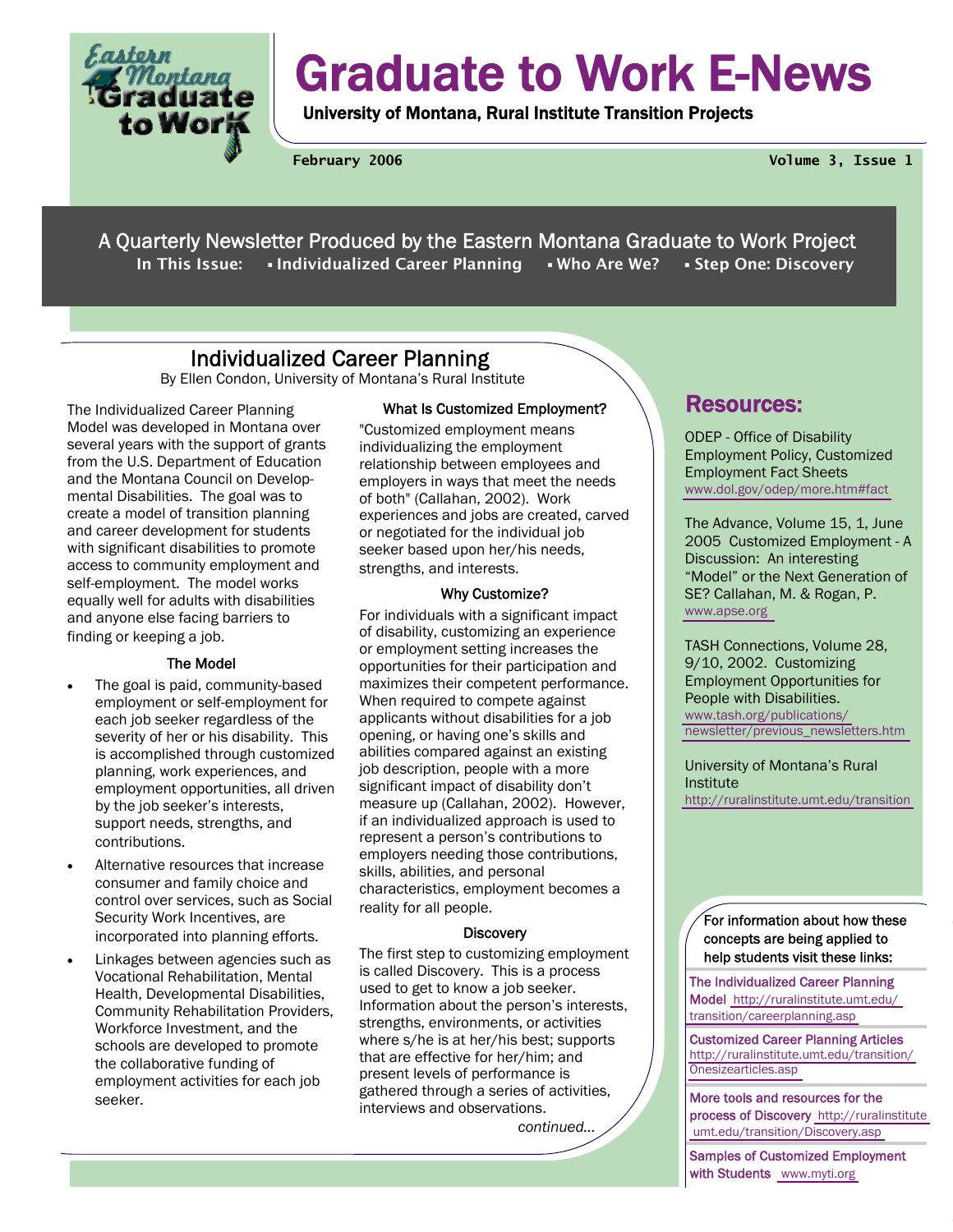## Individualized Career Planning, *cont.*

#### Vocational Profile

For job development purposes, Discovery information is captured in a written format called the Vocational Profile. The Profile guides the selection or creation of school and community-based jobs. It is offered as an alternative strategy to more traditional or standardized forms of vocational evaluation.

#### The Profile and the Individualized Education Plan (IEP)

By completing the Vocational Profile for students at age 14, the information can be used to guide transition planning, career exploration, and vocational preparation for the middle and high school years. Through the Discovery and Profile process, the skills that a student needs to learn or become more proficient in within their home, community, recreation and leisure activities, and employment are identified and thus form the goals for Transition Planning in the IEP.

#### Customized Planning Meeting

Now it is time for the Customized Planning Meeting. This is a structured group process that guides future job development activities. Outcomes of the meeting include:

- Terms of negotiation for a job in which the individual can succeed
- A summary of contributions the person can bring to an employer
- A list of specific tasks the individual can perform
- A list of specific employers in the community whose businesses might:
- $\blacktriangleright$  match the person's conditions for employment
- $\blacktriangleright$  value the person's contributions
- $\blacktriangleright$  have a need for the specific tasks the person can complete

#### Representational Portfolio

The Representational Portfolio is a marketing tool job developers can use to represent job seekers to employers. It is a pictorial representation of the individual's contributions and capabilities, based on the information gathered during Discovery, captured in the Profile, and summarized in the Customized Planning meeting.

Social Security Benefits Analysis The other major component of the Individualized Career Planning Model is the incorporation of Social Security Work Incentives, such as PASS plans, into transition and career planning. SSA Work Incentives can be utilized to fund supports that augment what schools and/or agencies are providing for employment; fund employment supports that are unavailable to a student between the time he/she graduates from school and the time he/she begins receiving services from adult agencies; or fund tools, equipment, or services needed for an individual to begin her/his own business.

Callahan, M. (2002). Employment: from competitive to customized. *TASH Connections Newsletter, 28*(9), 16-19.

## Resources:

Marc Gold & Associates [www.marcgold.com](http://www.marcgold.com) 

Griffin-Hammis Associates, LLC [www.griffinhammis.com](http://www.griffinhammis.com)

Training and Technical Assistance for Providers hosted by the Virginia Commonwealth University Rehabilitation Research and Training Center [www.t-tap.org](http://www.t-tap.org)

NCWD - National Center on Workforce and Disability/Adult, based at the Institute for Community Inclusion, UMASS, Boston

[www.onestops.info](http://www.onestops.info) 

Montana Vocational Rehabilitation: [http://www.dphhs.mt.gov/](http://www.dphhs.mt.gov/dsd/mvr.shtml)  [dsd/mvr.shtml](http://www.dphhs.mt.gov/dsd/mvr.shtml) 

Montana Developmental Disabilities Programs: [http://www.dphhs.mt.gov/](http://www.dphhs.mt.gov/dsd/ddp/index.shtml)  [dsd/ddp/index.shtml](http://www.dphhs.mt.gov/dsd/ddp/index.shtml) 

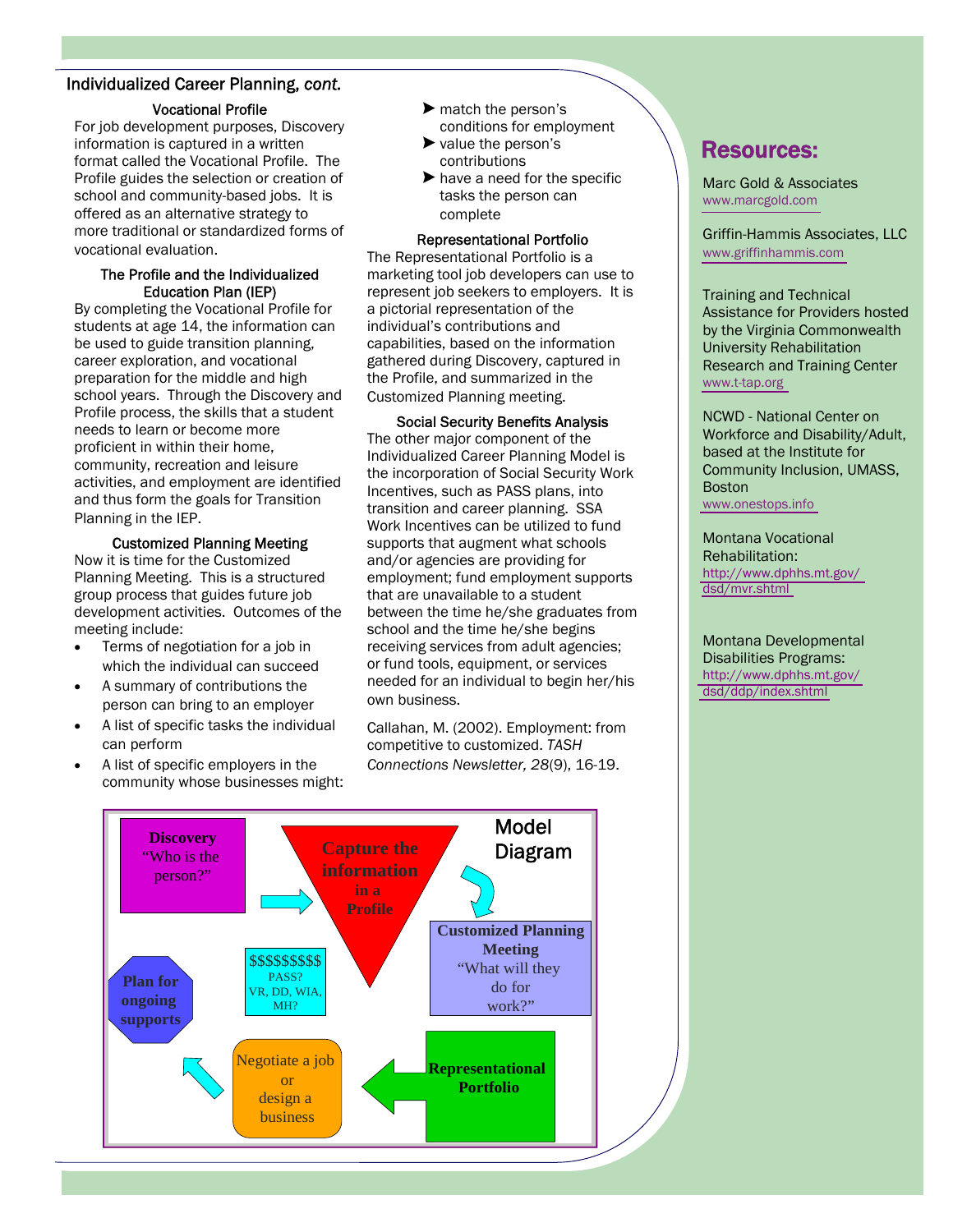## Who Are We? *Getting to Know the EMGTW Team*

A partnership of three agencies – Eastern Montana Industries, Montana Vocational Rehabilitation (Miles City office), and The University of Montana Rural Institute – is implementing the 2005-2006 Eastern Montana Graduate to Work Project. (For a description of the agencies, please refer to the September 2005 EMGTW E-News.) In this newsletter, we'll introduce you to the primary players from each of these agencies, as well as to the two job seekers with whom the teams are working to learn and apply the Individualized Career Planning Model.

#### Rhonda Shumway, Montana Vocational Rehabilitation (VR)

#### *114 North 7th, Miles City, Montana 59301*

Rhonda has been a Vocational Rehabilitation Counselor for Montana VR since October 1993. Rhonda earned her BS in Rehabilitation and Related Services from Eastern Montana College and her MS in Special Education with an emphasis in Rehabilitation Counseling from Utah State University in May 2000. Rhonda's past work includes everything from short order cook to employment specialist to housekeeper. In her current position, Rhonda serves individuals with a wide range of disabilities, including students with disabilities who are transitioning out of high school. Rhonda serves the counties of Carter, Custer, Fallon, Garfield, McCone, Powder River, and Prairie in southeastern Montana.

#### Sue Nielson and Kara Phillips, Eastern Montana Industries (EMI)

#### *PO Box 759, 805 South Haynes Avenue, Miles City, Montana 59301*

Sue is the EMI Consumer Services Director, responsible for coordinating services and monitoring the compliance of those services with regulatory and accrediting agencies. She earned her BS in Vocational Rehabilitation from the University of Wisconsin and has been certified in Vocational Evaluation since 1988. Sue has also worked as a training supervisor, work adjustment supervisor, and vocational evaluator in sheltered work settings and as the EMI Vocational Services Coordinator.

Kara has been a job coach at EMI since September 2004. She has 14 years of Human Services experience working with children and adults, including two and a half years as an Adult Mental Health Case Manager. Kara's passion is working with people and helping them to be successful in life. She advocates for employers and consumers, always with a team approach and a smile.

#### Ellen Condon and Kim Brown, The University of Montana Rural Institute

#### *634 Eddy, Missoula, Montana 59812*

Ellen is the Transition Projects Director at the University of Montana's Rural Institute. She directs Linkages to Employment, a Model Demonstration Project funded by the U.S. Department of Education; Youth Corps, a service learning project subcontract with Creative Training Accelerating Talent (CTAT); MontanaWorks, a CARF accredited employment service; and Eastern Montana Graduate to Work, a Montana Council on Developmental Disabilities-funded project. Before joining the Rural Institute in 1995, Ellen worked in a variety of capacities in the disability services field in supported employment and residential services.

Kim is the Transition Project Coordinator working on Linkages and Eastern Montana Graduate to Work. She came to the Rural Institute two years ago after serving as the Linkages project liaison at the Bitterroot Education Cooperative where she also provided mental health case management and behavioral consultant services to students, families, and schools. She has 23 years of human service experience including work in the fields of developmental disabilities, aging, foster care, mental health, and public assistance. Kim is currently completing her MSW degree at the University of Montana and piloting customized employment strategies and the Career Planning Model with students with mental health issues and emotional disturbances. *Continued…* 

## Upcoming Trainings

#### **February**

• 2/14/06, 1:00-2:30, Teleconference: "Self-Employment for People with Disabilities"

> 15 sites – To Be Determined\*

#### April

• 4/11/06, 1:00-2:30, Teleconference: "An Overview of SSI/SSDI"

> 15 sites – To Be Determined\*

#### May

• 5/9/06, 1:00-2:30, Teleconference: "An Introduction to the Developmental Disabilities System in Montana"

> 15 sites – To Be Determined\*

*You can register for a training by emailing Kim Brown at least ten days in advance at: [brown@ruralinstitute.umt.edu](mailto: brown@ruralinstitute.umt.edu)* 

*\* If you are interested in hosting a teleconference site please contact Kim Brown at: [brown@ruralinstitute.umt.edu](mailto: brown@ruralinstitute.umt.edu)*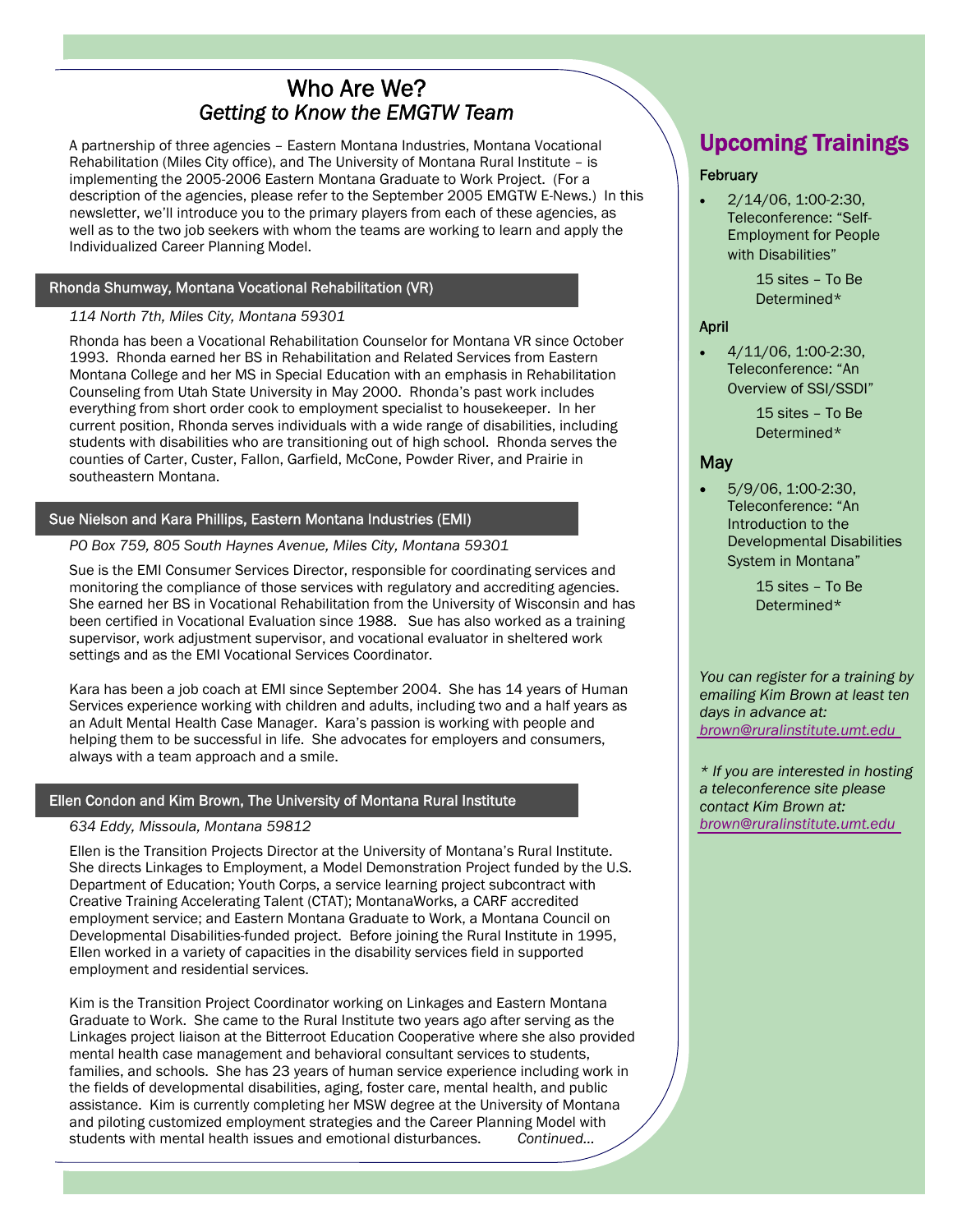#### Who Are We?, *cont.*

#### Sid (not his real name)

#### *Miles City, Montana*

Sid graduated from high school in the spring of 2004. While he was in school, Sid participated in three work experiences (Eagles Manor, Miles Community College, and the EMI Recycling Center). Now he wants to find a paying job in the community, something that will allow him to share his talents, pursue his interests, and earn money to buy the things he wants and needs. Sid is especially interested in bike repair and working with cars. He is outgoing, compassionate, physically strong, doesn't mind getting dirty or greasy, and has a great sense of humor.

#### Donovan

#### *Miles City, Montana*

Donovan is a high school senior who hopes to find paid, community-based employment before he graduates. He has experience working with two different lawn care services and is currently employed at the EMI Recycling Center and with the EMI janitorial crew. Donovan is interested in anything to do with vehicles and spends his spare time helping friends and family members with auto repair, upgrading, and maintenance. He is flexible, deals easily with changes, learns mechanic-type tasks quickly, is always on time, and is a fast and hard worker.

## Step One: Discovery

Customized employment, an innovative approach that is being promoted by the U.S. Department of Labor, uses the same base and some of the same techniques as supported employment, a strategy which has promoted employment for people with disabilities since the 1980s. In customized employment, the process always starts with the person rather than the labor market. Customized employment presumes that up-front negotiation of a position will occur on behalf of the job seeker; tasks, how they are performed, and supports for the employee may be some of the negotiables. In order to create a customization blueprint for an individual, we must start by answering the question, "Who is this job seeker in terms of interests, contributions, support needs, and tasks that they can perform?" This process of getting to know the job seeker is called Discovery.

The Miles City Eastern Montana Graduate to Work team started Discovery with Sid\* and Donovan on September 26, 2005, when team members (including the young men) gathered for training on Customized Employment and the Individualized Career Planning Model. Every interaction is a learning opportunity - the training was a chance to see how they reacted in a group that included people they didn't know; how comfortable they were sharing their opinions and asking questions;

whether or not they were able to focus during a three-and-a-half-hour session; what their interests were; what their career goals were; etc. It was also a chance to plan additional Discovery activities, including visits to familiar and unfamiliar places in the community, trips to the young men's homes, and interviews with people who know Sid and Donovan well.

For a familiar activity, Sid chose to have lunch that afternoon (and the next day) with the team at a local restaurant he likes to frequent. While sharing the meal, team members watched for such things as: how Sid selected his food (did he read the menu or order from memory?); how he communicated his order (did he respond verbally to the waitress when asked what he wanted or did he point to an item on the menu?); whether or not he needed any assistance opening packages (like straw wrappers or crackers); and whether he could pay the bill if given money with which to do so. Other familiar activities involved visiting the bike section at Wal-Mart and browsing in a pawn shop. Team members watched for the kinds of items that captured Sid's interest, his interaction with store personnel and other customers, and his knowledge of money.

*continued...*